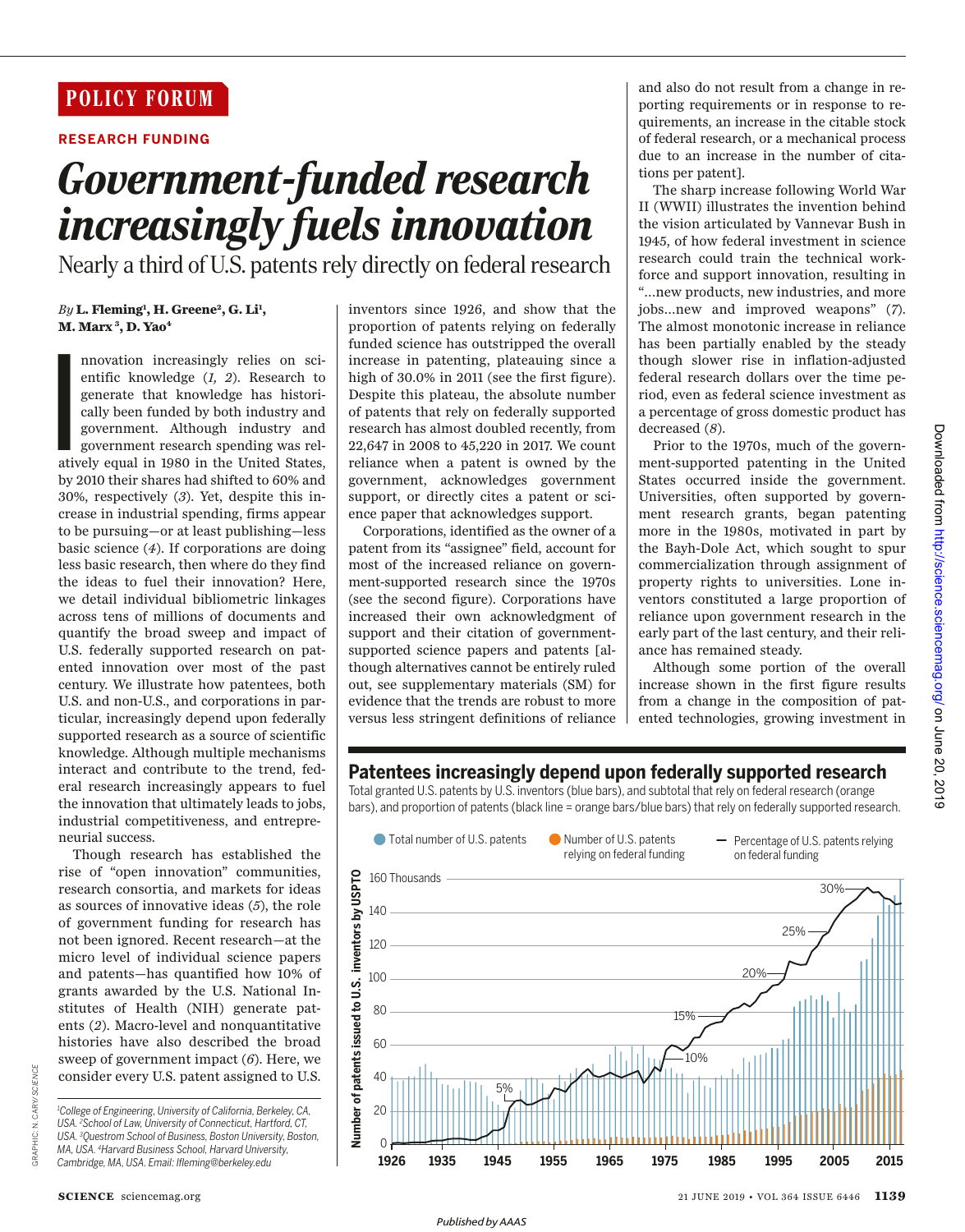health research, and an accompanying rise in patents supported by the Department of Health and Human Services (HHS) (which includes the NIH), all technologies have relied increasingly upon government support, albeit to varying degrees. Federal support for U.S. invention gets routed through a variety of agencies. In 2017, for example, the Department of Defense (including the armed services) supported 6.2% of the total of U.S. inventions, HHS 5.4%, Department of Energy 3.9%, National Science Foundation 2.9%, NASA 1.0%, and Department of Agriculture 0.50% (others 5.5% and unspecified 2.5%; see SM for illustrations of R&D investment and patenting by agency and by technology class).

Large, small, and micro firms all draw upon government research, as observed in patent-renewal data. Startups also depend heavily on government research, as 34.6% of the 121,765 patents assigned to venture-backed companies from 1976 to 2016 cited federally supported research; by comparison, for all corporate patents during the same time period, only 21.7% rely on federally supported research. The higher reliance of startups on governmentsupported research may be explained by resource constraints, which inhibit internal R&D expenditure in young ventures and encourage identification and external licensing of promising technologies. It also illustrates the intended consequence of the Bayh-Dole Act and an important path of commercialization for federal science and technology research.

Foreign inventors' reliance on federal research in their U.S. patenting has steadily increased since WWII (see the third figure), though the proportion of total foreign patenting in the U.S. system that relies on federal research still lags behind that of U.S. inventors (in 2017, 28.2% of U.S. patents by U.S. inventors, and 12.4% of the U.S. patents by foreign inventors, relied on federally supported research). China has recently begun to rely more heavily on U.S. federal research; however, its reliance is still small relative to most (in order of reliance in 2017): Japan, Germany, Korea, England, France, China, Taiwan, and India. The greatest recent increase has come from the category of "other" nations, perhaps reflecting easier access via the web and other electronic libraries to the patent and scientific literature.

Many factors make it more difficult for foreign inventors to gain access to U.S. science—including language differences, the cost of international travel, fewer social ties between scientists and engineers, problems of security clearances and access to sensitive technologies, and surely less mobility from (U.S.) university positions into private firms in foreign countries. Moreover, countries vary in their degree of local specialization and may find U.S. research less helpful, if working in areas not supported by U.S. research. Although other nations' inventors have increased their reliance on federal research, the rate of increase appears less than that of U.S. inventors, even as the world's scientific and technical knowledge has become digitized and thus more easily searched and used.

Corporate patents that rely on federal research are consistently more important than those that do not, as measured by the number of prior art citations from subsequent patents (such citations establish the departure point of a new patent). Comparing population averages for all U.S.

tation increase arises from both the firm's subsequent patents (1.53 additional selfcitations on average) and citations in other firms' patents as well (1.86 additional citations from other organizations on average), indicating that both the inventing firm and its competitors find these technological trajectories more fertile.

The same pattern holds for corporate patents that cite federally supported science publications relative to those that cite science publications that are not government supported, with a matched and paired mean difference of 3.57 citations, and a mean difference in self- and nonselfcitations of 1.17 and 2.41, respectively. Prior research has estimated that an additional citation is associated with an increase in the value of the patent of up to 3% (*9*).

## **Reliance upon federal support has been dominated by corporations**

Stacked area chart of percentage of total U.S. patents by U.S. inventors that are owned by government or rely on federally supported research papers or patents, by type of patent owner.



corporate patents granted in 2010, patents that rely on federal research receive 6.33 citations on average in the 5 years following the grant versus 4.42 for those that do not. Additional panels in 2000, 1990, and 1980 show similar but not always significant effects, possibly because of thinner data or changes in corporate patenting strategy (see SM). These population averages aggregate a great variety of different technologies, industry-specific patenting strategies, and number of inventors on the patent, however, which motivates a comparison of similar types of patents. Matching and pairing corporate patents that cite federally supported patents to similar corporate patents that did not (see SM), the former receive on average 3.39 more citations in the 5 years after issuance. The ci-

Citation increases also benefit the larger economy as citations that occur from outside the inventing firm can be interpreted as knowledge spillovers and positive externalities from the inventing firm to the larger economy (*10*).

Consistent with the citation measure and again comparing matched patents, patents that rely on federal research are slightly more likely (<2%) to pay renewal fees (required payments that keep the patent in force) after 4 years. They are also more likely, on average, to introduce words that are new to the patent corpus, indicating foundational patents with greater novelty (*11*).

Although the bulk of reliance historically can be traced through citation of prior patent art, U.S. inventors have recently shifted their citation patterns to favor more imGRAPHIC: N. CARY/*SCIENCE*

GRAPHIC: N. CARY/SCIENCE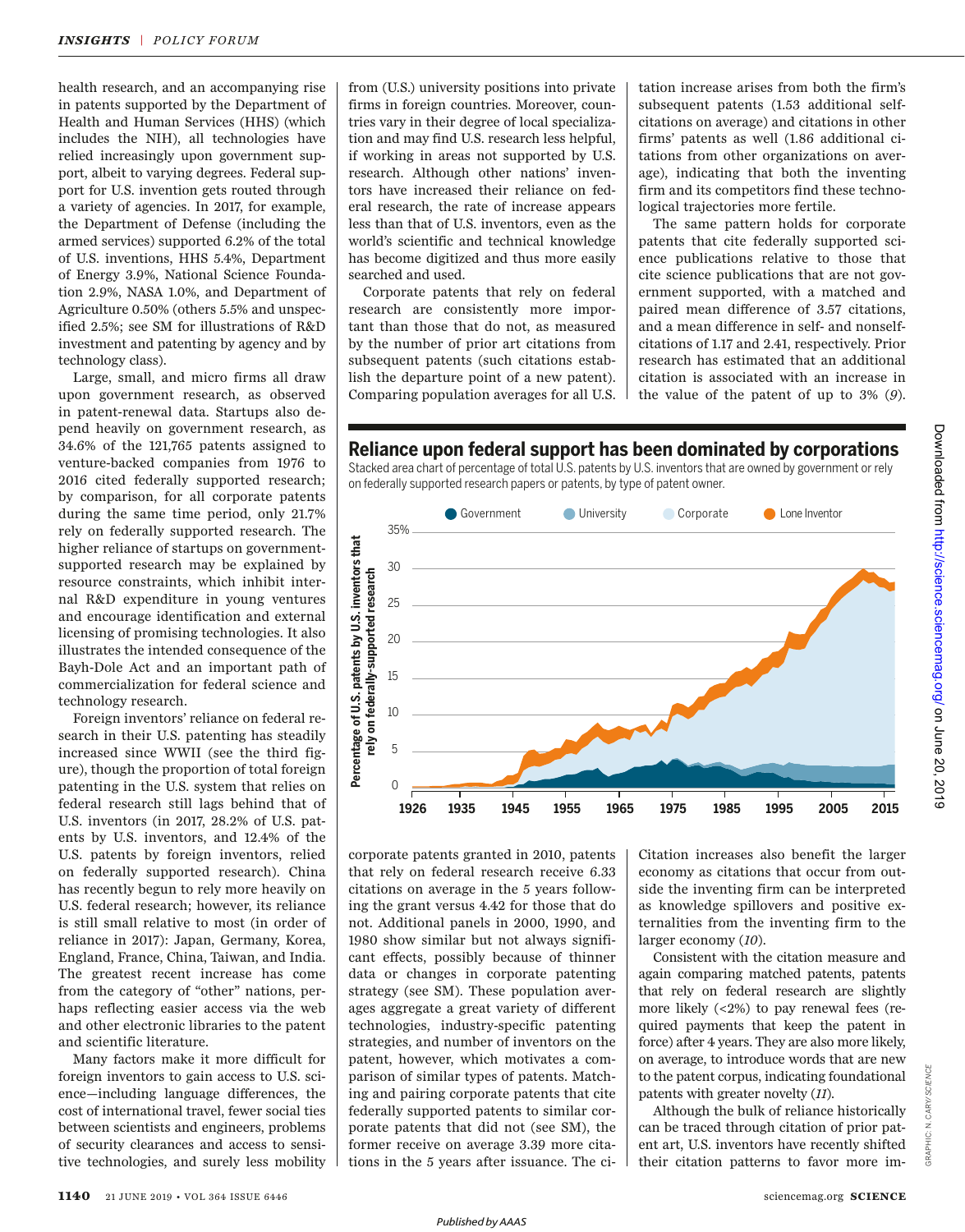mediate citation of government-supported science papers. The average percentage of prior art citations within each patent that are supported by federal research fell from a high of 15.8% in 2003 to 9.9% in 2017. By contrast, citation of scientific papers that are supported by federal research reached a historical high of 10.7% in 2017, up from 6.9% in 2004 (see SM).

If federal science research is so important to corporations, why don't they undertake all (or at least more of) their research internally? Putting aside the question of the optimal rate and types of corporate taxation, why should the government subsidize private firms through federally funded and managed research investment? Much research has argued and demonstrated that corporations probably underinvest in research (*12*), ow-

Our bibliometrics enable explicit linkage of government support and output but remain vulnerable to many limitations in methodology, interpretation, and causal attribution. Patents are only one—and an admittedly imperfect—measure of innovation, particularly prior to the availability of comprehensive data in the mid-1970s. Moreover, the use of patents varies across industries and over time (though the matched analysis above controls for technology, number of inventors, and time). Our focus does not extend, for example, to innovations protected as trade secrets or through copyright. Other factors that complicate causal interpretation include the concurrent (though slower) rise in federal spending on science over the period, changes in compliance requirements (*13*), changes in corporate

#### **Foreign reliance on federal research has steadily increased**

Proportion of U.S. patents by non-U.S. inventors that rely on federally supported research, stacked by country (for comparison, the black line above is not stacked, and illustrates the proportion of U.S. patents by U.S. inventors that rely on federally supported research, from the first and second figures).



ing to uncertainty and the difficulty of commercializing research by the firm doing the research (as opposed to that firm's competitors). Furthermore, from a societal viewpoint, the discoveries from research are best distributed widely throughout an economy, rather than being kept in a single firm, thus reducing duplicative efforts. Research aimed at fundamental understanding thus constitutes a public good, typically precedes commercialization, and can be applied by many corporations, across many industries, for many years following publication. Although these results might be interpreted as evidence of short-sighted lack of research investment on the part of corporations, they can also be interpreted as evidence of the effectiveness of public investment in science and technology research in spurring innovation.

patenting and citation strategies, and improvements in database and search technology that enabled increasingly accurate acknowledgment of government support (see SM for discussion).

Furthermore, this study does not compare observed output to the counterfactual: patenting and publishing that would have (not) occurred in the absence of federally supported research. Hence, one cannot estimate the extent to which federal support of R&D has crowded out private investment, though there is increasing evidence that thoughtful applications of such support can encourage additional and complementary private investment (*2*).

These issues notwithstanding, these data provide a quantitative estimate of the changing impact of federal research on U.S.

patenting. They show that almost one-third of U.S. invention—and the more important part as measured by future citations, renewals, and novelty—relies on federal research investment. Our measures conservatively use only direct linkages, ignoring dubious or missing acknowledgments of support as well as knowledge flow from second- and later-generation citations. These analyses also ignore the nonpecuniary (and possibly more substantial) benefits such as better weapons, improved health and medical practices, technical workforce training, directly and indirectly supported jobs, and entrepreneurial ideas that spark startups (Google's Page Rank patent acknowledges government support, for example).

If the sponsoring nation's firms can more effectively take advantage of that nation's research—as appears to be the case to date in the United States—then firms can exploit a fundamental competitive advantage in international competition. Federal research increases the likelihood that new industries will locate in that country and provide jobs and productivity spillovers to older industries. Policy-makers should consider these newly observable benefits of federal research when they formulate tax policy and science research budgets.

#### **REFERENCES AND NOTES**

- 1. M. Ahmadpoor, B. F. Jones, *Science* 357, 583 (2017).
- 2. D. Li, P. Azoulay, B. N. Sampat, *Science* 356, 78 (2017).
- 3. National Science Board, Science & Engineering Indicators 2018: Figure 4-4, "U.S. Total R&D Expenditures, by Source of Funds: 1953-2015"; https://nsf.gov/statistics/2018/ nsb20181/report.
- 4. A. Arora, S.Belenzon, A. Patacconi, *Nat. Index* 6 (2017).
- 5. E. von Hippel, *Democratizing Innovation* (MIT Press, 2005).
- 6. M.Mazzucato, *The Entrepreneurial State* (Perseus Books, 2013).
- 7. V.Bush, *Science: The Endless Frontier* (U.S. Government Printing Office, Washington, D.C., 1945).
- 8. https://www.aaas.org/programs/r-d-budget-and-policy/ historical-trends-federal-rd.
- 9. B.Hall *et al*., *Rand J. Econ.* 36, 16 (2005).
- 10. A. B. Jaffe *et al*., *Q. J. Econ.*108, 577 (1993).
- 11. B.Balsmeier *et al*., *J. Econ. Manage. Strategy* 27, 535 (2018).
- 12. K. Arrow, *Rev. Econ. Stud.* 29, 155 (1962).
- 13. A. K. Rai, B. N. Sampat, *Nat. Biotechnol.* 30, 953 (2012).
- 14. E.Garfield, *J. Pat. Off. Soc.* 39, 583 (1957).
- 15. L. Fleming e*t al.*, Replication Data for: Government-funded research increasingly fuels innovation. Harvard Dataverse, V4 (2019); https://doi.org/10.7910/DVN/DKESRC.

#### **ACKNOWLEDGMENTS**

The authors acknowledge support from NSF 1536022, the Coleman Fung Institute for Engineering Leadership, the University of Connecticut School of Law, and the Harvard Business School. We thank M. Ewens for sharing data and B. Balsmeier and D. Gross for helpful comments. All opinions and errors remain with the authors. The authors declare no competing interests. Data and code are posted on Harvard Dataverse (*15*).

#### **SUPPLEMENTARY MATERIALS**

science.sciencemag.org/content/364/6446/1139/suppl/DC1

10.1126/science.aaw2373

GRAPHIC: N. CARY/*SCIENCE*

GRAPHIC: N. CARY/SCIENCE